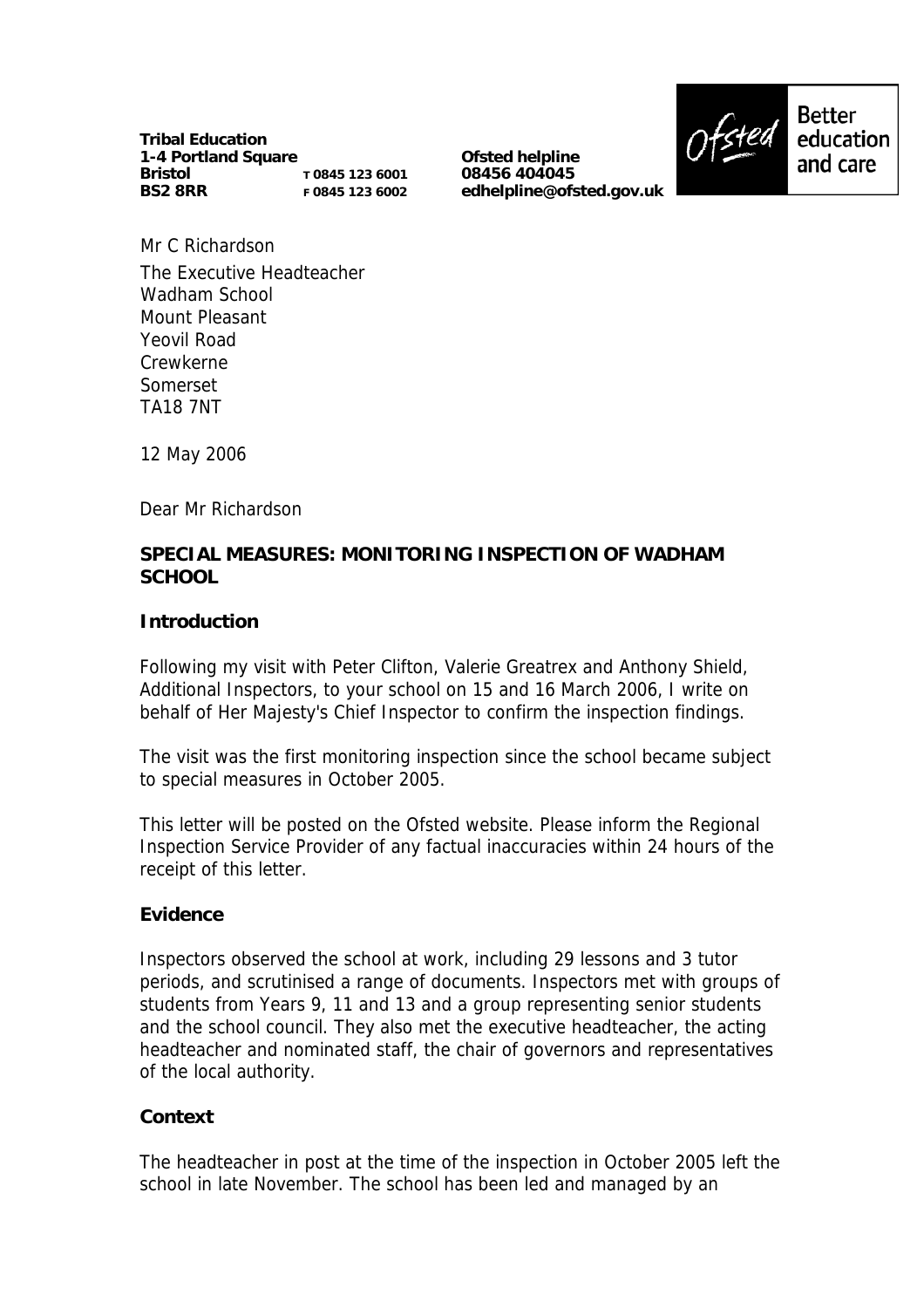executive team, comprising an executive headteacher and acting headteacher, since December 2005. This team, a headteacher and assistant headteacher from another Somerset school for 13 to 19 year olds over 50 miles away, is in place until the end of the spring term 2006. The executive headteacher is based in Wadham School two days a week and the acting headteacher full time. The senior leadership group of Wadham School, comprising two deputy headteachers and two assistant headteachers, remains the same as at the time of the inspection.

The school was unsuccessful in January 2006 in its attempt to appoint a new, permanent headteacher. The post was readvertised in March with interviews scheduled for April 2006. Temporary arrangements for the leadership of the school for the summer term 2006 have yet to be secured.

The chair and vice chair of governors stepped down shortly after the inspection. The local authority has recently removed delegated powers from the governing body.

#### **Achievement and standards**

The progress students make and the standards they attain in national tests and examinations are inadequate. The dramatic fall in the proportion of students gaining 5 or more 5A\*–C GCSEs in 2005 resulted in the school widely missing its targets. Attainment is significantly lower than the national average. The school has correctly identified the very poor provision for lower ability students, weak teaching and poor behaviour as key factors affecting both the progress and attainment of students.

There is too much variation between subjects in the progress students make and the standards they attain. A programme of activities is being implemented to support Year 11 students preparing for GCSE examinations. This includes guidance on completing coursework and focused revision sessions. The students report general improvement in the support they are receiving as they prepare for their examinations. It is too early, however, to evaluate the overall impact of the activities being provided. The negative attitudes of some students in Year 11 are preventing them from gaining maximum benefit from these initiatives. The rate of students' progress varies between lessons and in some it is too slow.

The school is developing its system for monitoring students' progress. Whilst this identifies a range of suitable points to measure students' attainment, it does not provide enough information about how to evaluate the progress they are making. The proposed processes for setting individual subject targets lack clarity.

Progress being made by students in the sixth form is satisfactory.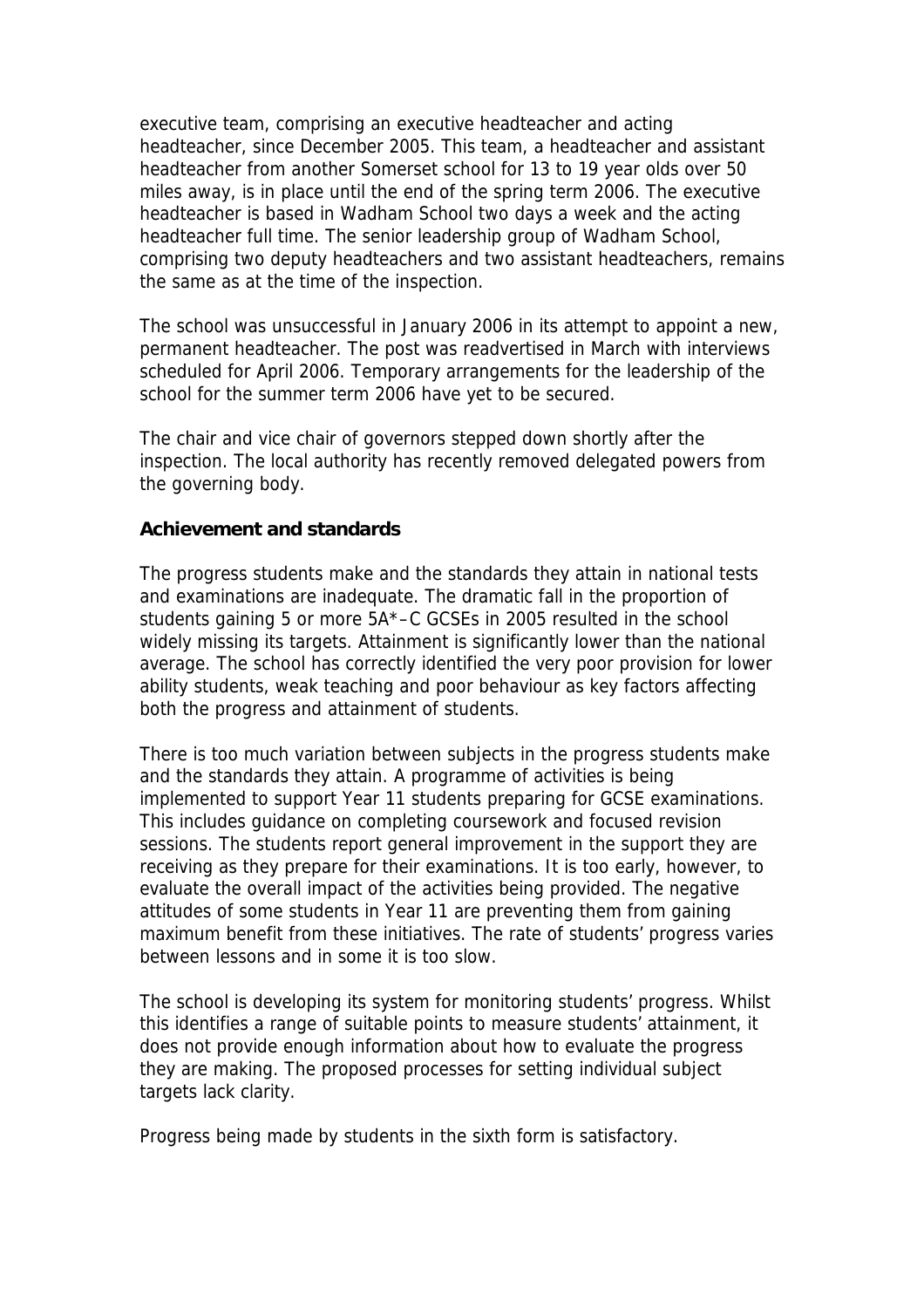Progress on the area for improvement identified by the inspection in October 2005:

• raise achievement at GCSE–inadequate.

#### **Personal development and well-being**

Students' personal development and well being are inadequate. Whilst there are students who are keen to learn and to do well, too many others lack motivation and are not interested in school. This core of disaffected students, mainly although not exclusively in Year 11, has a disproportionate impact on the attitudes and learning of others. As a result, the climate for learning is still too negative in too many lessons.

Students' attendance levels are too low. Processes for monitoring attendance have been improved and are giving the school better information on which to address the issue. Appropriate strategies have been introduced to improve attendance. However, these have yet to have a significant impact on reducing levels of absence, both authorised and unauthorised. Nevertheless, satisfactory progress has been made since the inspection in October 2005 to improve students' attendance.

Behaviour is satisfactory. The executive team has acted swiftly to restore a sense of order and set clear boundaries for acceptable behaviour. These necessary measures have been welcomed by both staff and students. Expectations are much clearer and students know the message, 'actions bring consequences', which is at the heart of the school's behaviour management strategy. The effective restoration of the school uniform and systems for recognising and rewarding students' achievements have contributed to a more positive ethos in the school. However, whilst many examples of courteous and sensitive behaviour were observed, there is still some poor behaviour. Behaviour and attitudes to learning in lessons are inconsistent. Where teaching is successful students are effectively engaged in their learning and behave appropriately. However, unsuccessful teaching fails to motivate students and leads to disruptive behaviour. The number of fixed term exclusions is falling but remains too high. The recently established supervised learning unit provides an effective sanction for those whose behaviour in lessons is inappropriate. This is part of the management strategy to improve behaviour. It still has a significant, but reducing, number of referrals. Improvements in behaviour have led to students feeling safer in school. They report that bullying is usually dealt with quickly and effectively.

The new procedures for managing behaviour are making a difference but they rely too heavily on the leadership of the executive team and, with their imminent departure, improvements are fragile.

The school's provision for supporting students' personal and social development is inadequate. There is currently no programme for personal, social and health education nor a coherent programme for the use of tutor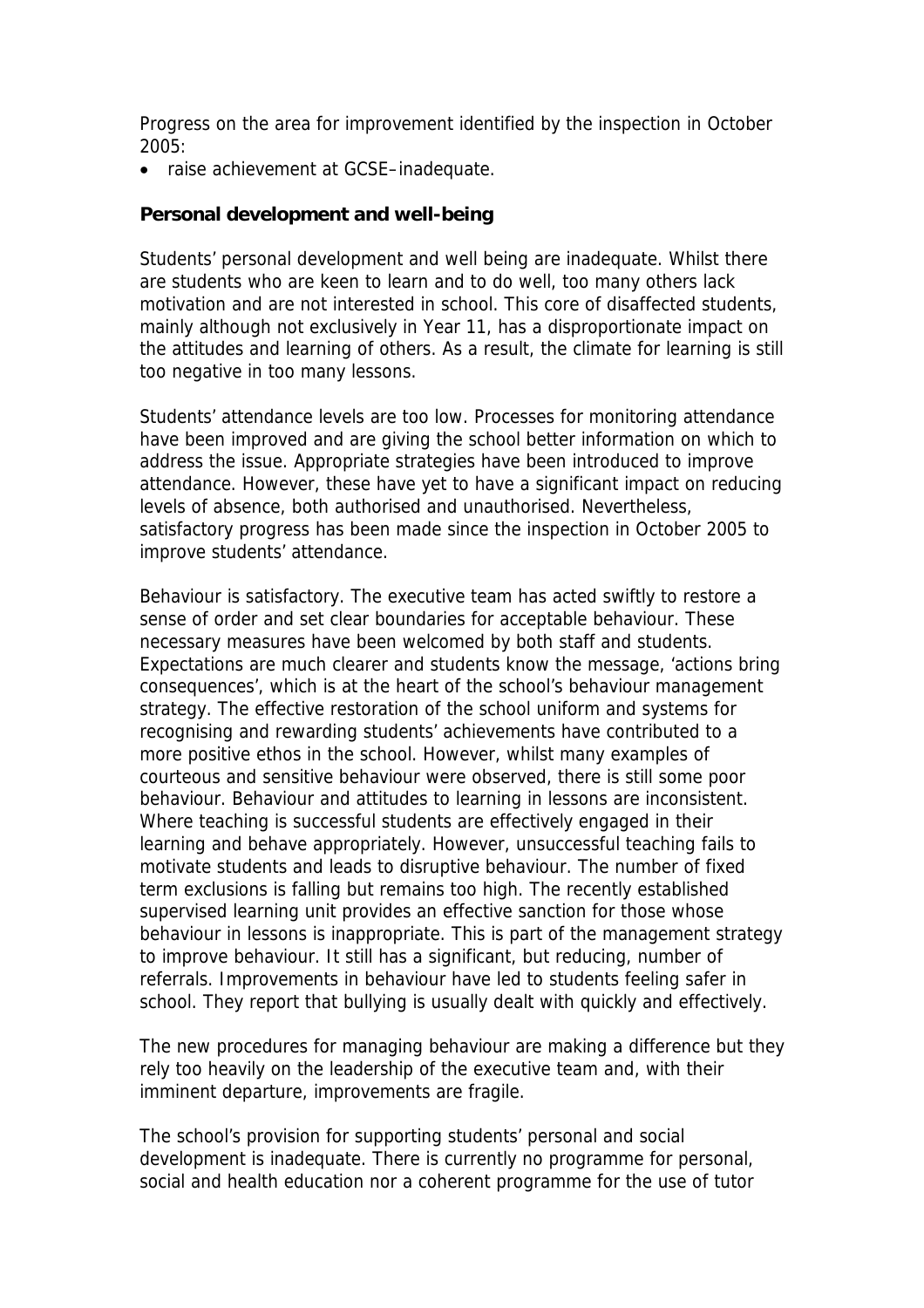time to develop students' social and personal skills. However, the school has sound plans in place to address these issues through a revised curriculum to be implemented in September 2006. Students report that their views are increasingly being recognised and valued especially through the school council. The executive team has, for example, ensured that drinking water is available in response to a request from the school council. Students involved particularly appreciated the consultative role they played in the recent appointment procedures for seeking a new headteacher. Students in the sixth form have generally positive attitudes to learning and they make a constructive contribution to the life of the school.

Progress on the areas for improvement identified by the inspection in October 2005:

- improve behaviour–good progress
- improve attitudes to learning in lessons–satisfactory progress.

## **Quality of provision**

Both the inspectors and executive team judge the quality of teaching and learning in Key Stages 3 and 4 to be inadequate. The executive team has secured a clear picture of the strengths and areas for improvement.

Where teaching is unsuccessful, expectations of students are low and teaching is not sufficiently focused on the needs of all students. Lesson planning lacks rigour and is not sharply focused on learning outcomes. Routine and unstimulating activities fail to inspire and motivate students and this often leads to inappropriate behaviour. Assessment is not being used to inform students' learning and marking is often poor and superficial. This means that students do not know what they need to do next to make progress. Students in these lessons do not make progress at a sufficiently rapid rate. Insufficient attention is paid in lessons to the learning needs of students with learning difficulties and disabilities.

There are an insufficient number of good lessons. Where teaching is good, however, students are provided with a range of interesting activities which engage and challenge them. Relationships between teachers and students are strong and students behave appropriately. In these lessons students make good progress. Teaching and learning continues to be stronger in the sixth form than in Key Stages 3 and 4.

Students generally feel supported in school and report that if they have a problem they know how they can receive help. The processes for supporting students with learning difficulties and disabilities are insufficiently robust to ensure that the needs of all these students are carefully defined and that they receive appropriate learning experiences in all lessons.

Processes for monitoring students' progress are inadequate. Benchmarking has been introduced which identifies key points at which attainment is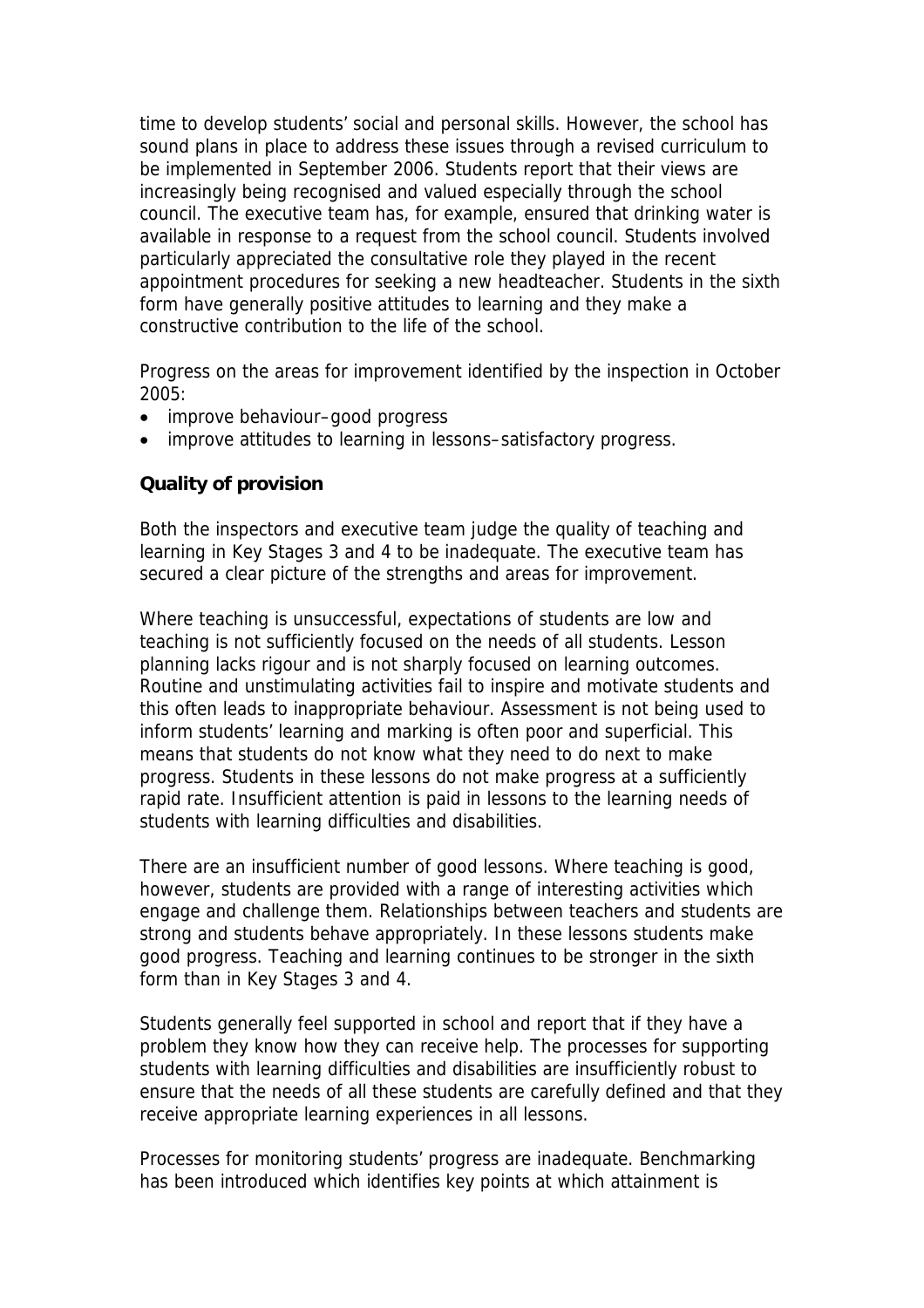measured and this is satisfactory. The tracking of individual students' progress, however, is inadequate. There is insufficient understanding and use of targets by teachers for students to know what they need to do to make progress in their learning.

Progress on the area for improvement identified by the inspection in October 2005:

• monitor students' progress more effectively–inadequate progress.

## **Leadership and management**

The members of the executive team, within a short space of time, have made a positive impact on the school. This is most noticeable in the way in which they have brought a sense of order and calm through improving behaviour. They have given the school a sense of direction with a clear focus on restoring acceptable behaviour and improving teaching and learning. They have rekindled a sense of hope in the school and gained the confidence of most of the governors, staff and students. They are a strong and visible presence in the school.

The executive team has a good understanding of the strengths and areas for improvement in the school and this is reflected in a realistic assessment of the school's current position. They adopted a pragmatic approach in tackling urgent issues, particularly behaviour, and the school improvement plan covering their term in the school reflects this. The team has introduced a teaching framework and a rigorous system of lesson observations which it has undertaken and had supported by regular external reviews.

The school reports that almost fifty management policies have been introduced by the executive team. Members of staff and students have particularly supported and welcomed measures which have restored order to the school and brought about improvements in behaviour.

Initial improvements in the school are heavily dependent on the leadership of this team. The processes underlying them have yet to embed and the confidence of the staff to implement them without the executive team is not secure. There is no school improvement plan in place from April 2006 to focus the work of the school or against which to measure progress. Members of the school's senior leadership group have welcomed the steps introduced by the executive team and they have each taken the lead on a school improvement activity. However, they have not undertaken lesson observations since the inspection and they are not, at present, sufficiently strong enough to drive through the necessary improvements the school needs without additional support.

The roles and responsibilities of subject and pastoral leaders are not clearly defined. There are no coherent or consistently implemented processes by which these leaders monitor and evaluate the work of their subjects or areas.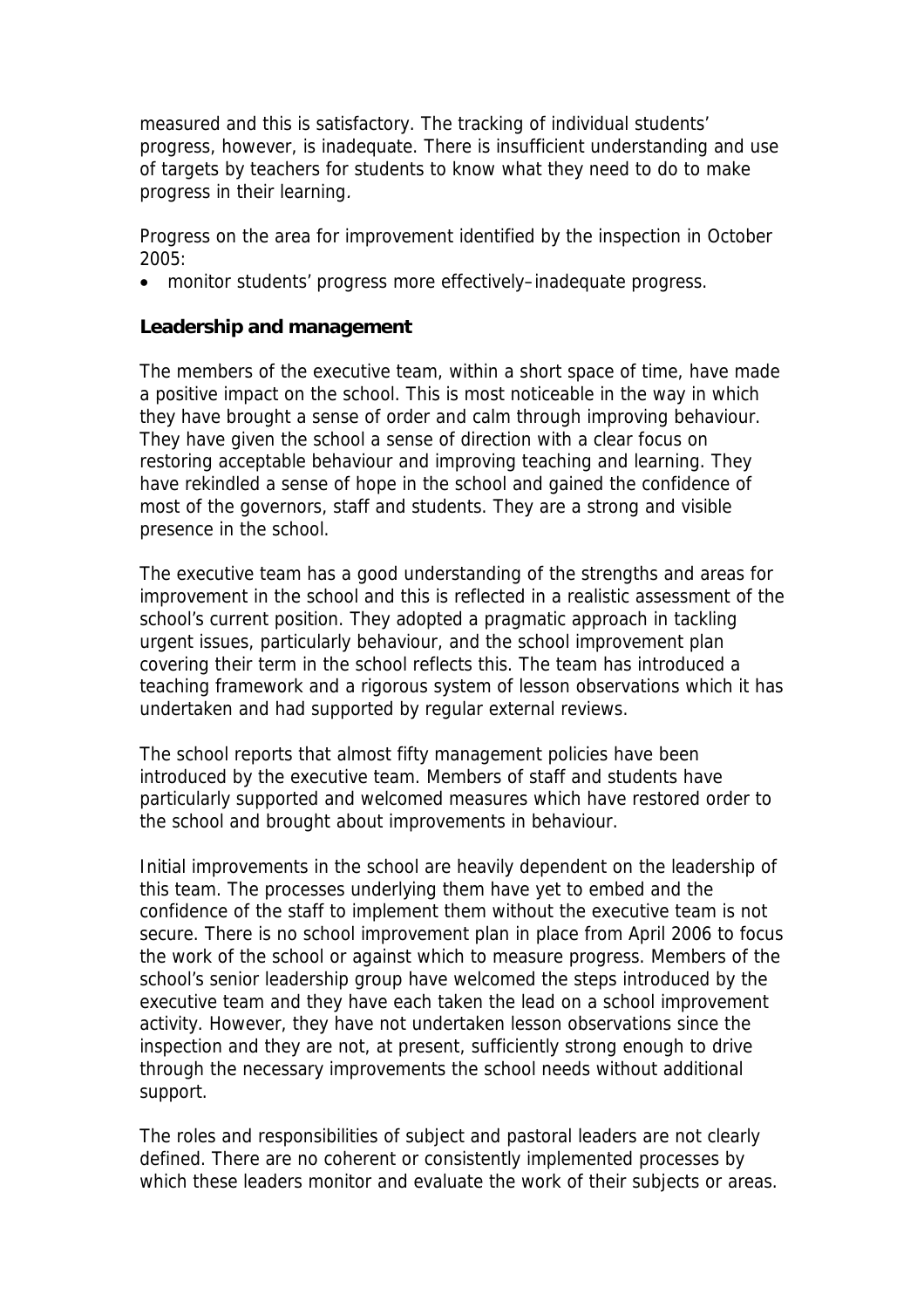Students, staff and governors all express concern about how the school will progress following the impending departure of the executive team. This concern is compounded by the fact that the leadership of the school for the summer term has not yet been secured, although the local authority reported that it is confident that it is close to resolving the matter. The current position concerning the leadership and management of the school leaves initial gains fragile and further progress insufficiently secure.

The governing body has been strengthened by the appointment of three additional governors and there is a new chair and vice chair of governors. The capacity of the governing body to fulfil its responsibilities is not yet secure. The process of seeking to appoint a new headteacher and the training being effectively provided by the local authority have, however, provided valuable opportunities for governors to increase their understanding of their roles, particularly in terms of monitoring the work of the school and holding leaders to account.

Serious concerns about the impact of specialist school status have been identified by the school and it is recognised that a full review of this will have to be undertaken.

Progress on the areas for improvement identified by the inspection in October 2005:

• improve the impact of and consistency of management policies–the leadership and management of the executive team have had a strong, positive impact, but overall progress against this area for improvement is inadequate.

## **External support**

The local authority acted quickly and effectively to support the governing body in securing interim leadership and management of the school through the executive team. It is now faced with the urgent need to secure the leadership of the school from the beginning of the summer term. Aspects of the local authority's support have been good. This includes the curriculum support negotiated with the executive team by the school's link adviser and training being provided for the governing body. The local authority's statement of action is satisfactory. However, there is a lack of clarity amongst stakeholders of the local authority's strategy for monitoring and evaluating the progress of the school. The role of the core group, in particular, is not clearly understood. The plan of this group needs to be aligned to the next school improvement plan and clear milestones and success criteria against which to measure progress established. The coordination of the local authority's work with the school is insufficiently robust.